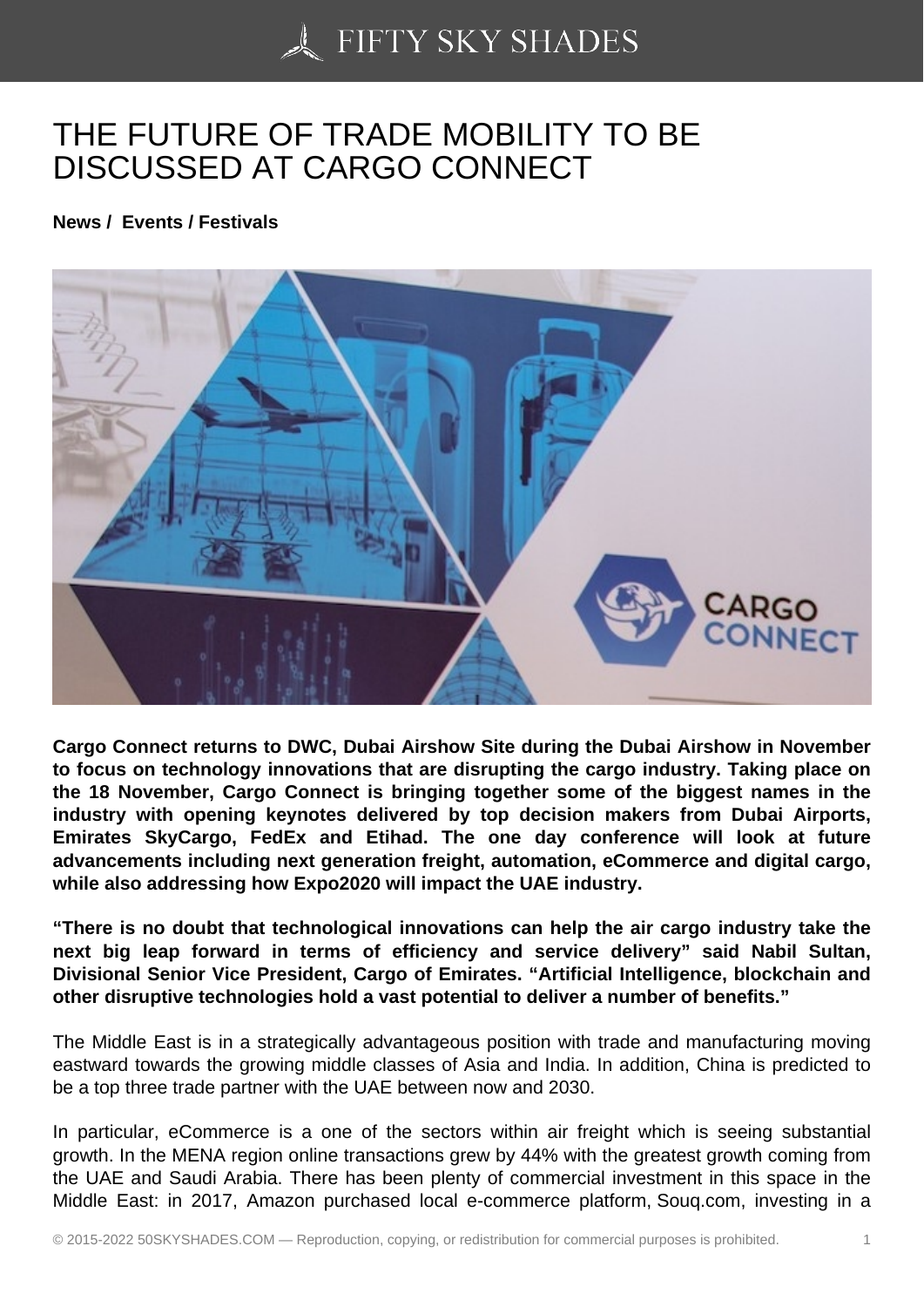26,000 square metre fulfilment centre in Dubai ahead of its rebranding to Amazon in the UAE.



The eCommerce panel at Cargo Connect will aim to understand where services might need to adapt, or where to invest, to continue driving the air cargo industry forward. Speakers on this panel include Dr. Khalfan Al-Shueili, CEO of Oman Aviation Services; Idriss Al Rifai, Founder and CEO of Fetchr and Co-Founder and CEO of RSA National, Abhishek Shah.

Shah confirms, "E-commerce business within the GCC region is expected to grow to US\$ 24 billion by 2022, mainly driven by service optimization of last mile delivery, fulfilment, returns and supply centres, as well as business blocks." He continues, "Dubai is already supporting the ecommerce sector on a big scale. Cargo Connect is a crucial industry event and gathering of the Middle East Region to learn about and get inspired by latest regional and international industry developments."

Meanwhile, Aura Group of Companies (AGC) will be joining the conference to talk how UAVs can support the cargo sector, specifically their product AURA 100. "While the UAE will continue leading drone technology developments in the region, the private sector will become more open towards integrating drones into their operations," says Alexander Ostrovoy, Managing Partner of Aura Group of Companies (AGC).

Continuing the theme of unmanned cargo, the conference will also host a panel discussion on next generation freight, delving in to potential innovations and implications, including uberisation of cargo, AI, significant cost reductions and urban deliveries. Sharing their insight on this topic will be the likes of FedEx, Natilus and Fero.

The WTO's 2019 trade predictions see global trade on par with GDP at 2.6% returning to 3% in 2020 and growing faster than GDP. The OECD's long-term ITF Transport Outlook 2019 predicts global freight demands will treble between 2015 and 2050 with the largest growth coming from the airfreight sector with a CAGR of 4.5%.

"As one of the fastest growing air cargo hubs in the world, Dubai will be the leader in pushing the industry forward to adopt technologies and processes which increase profitability and efficiency.